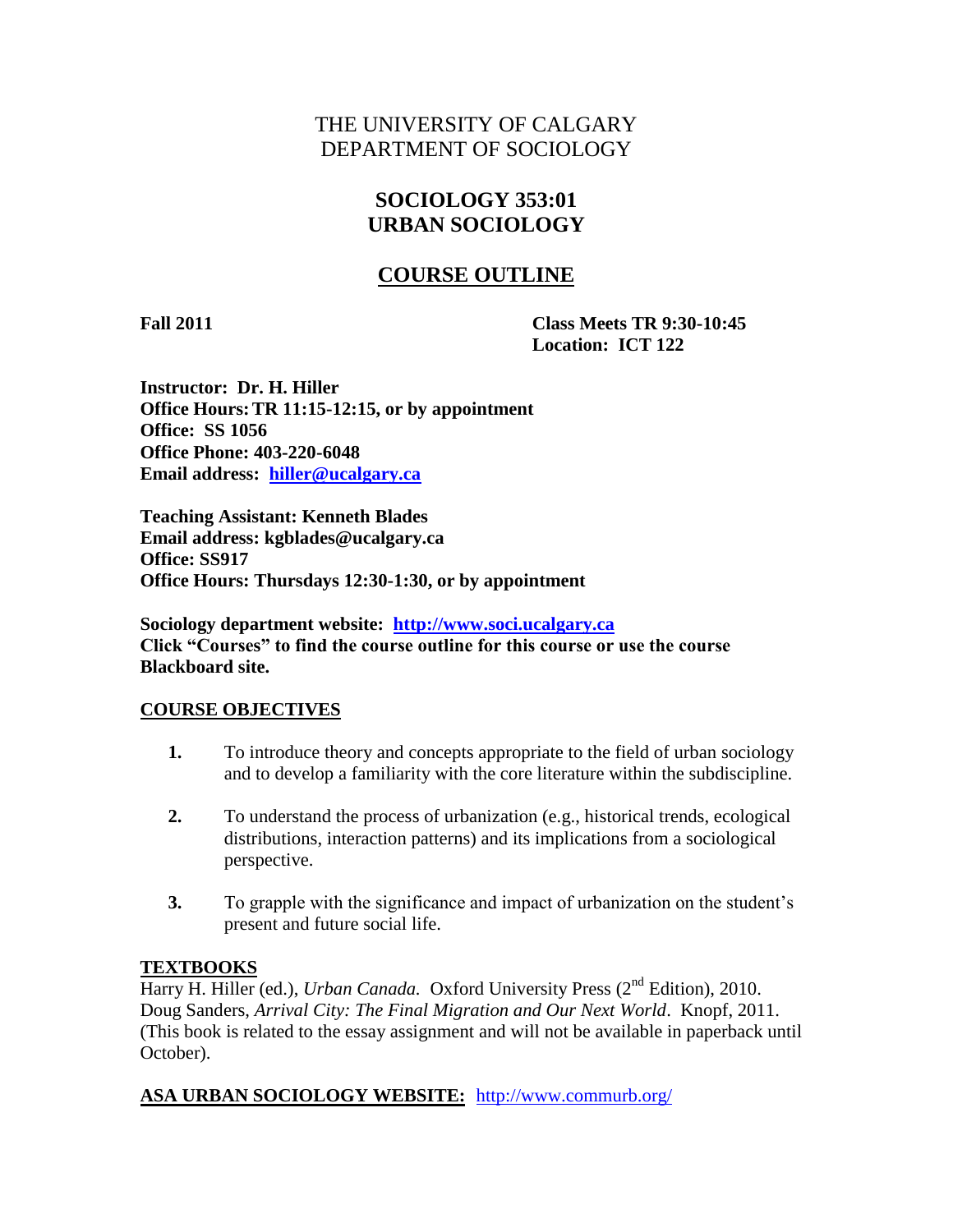This is the website of the Community and Urban Sociology Section of the American Sociological Association and is interesting to browse. If specific readings from this website are required, you will be informed.

## **ASSIGNMENTS**:

- **1.** All students will write the Mid-term Examination on October 25. The exam will be based on lectures and the readings listed on the course schedule or as assigned.
- **2.** All students will write an Urban Analytical Essay which will be **due in class on November 24**. *Papers will also be accepted in class on November 22*. Late papers will be penalized. This will be a concise 5 page essay which will allow you to be reflective and analytical about cities based on your reading of Saunders. The assignment will have very clear requirements which will be made known on the course Blackboard site the week of September 26. All questions pertaining to this assignment should be directed to the Teaching Assistant who will be in charge of the evaluation of all essays.
- **3.** Final Examination: All students will write the Final Examination which will be based on lectures and readings listed on the course schedule or as assigned. This exam will be scheduled by the Registrar and focuses on material since the mid-term examination.

#### **COURSE WEIGHTS**

| Mid-term Examination $=$ | 30 points  |
|--------------------------|------------|
| Term Paper               | 30 points  |
| Final Examination $=$    | 40 points  |
| Total Points $=$         | 100 points |

The Professor will inform you of the letter grade equivalents of points obtained in each assignment.

#### **COURSE SCHEDULE**

The topic schedule is meant to be a guide of what is to be covered though there may be some adjustments of precise dates.

All references to readings from specific chapters refer to the Hiller text. Reading # indicates special readings with access to be announced. Short additional readings may be added.

| September 15 | Urban Sociology as a Field of Study |
|--------------|-------------------------------------|
|              | Book Introduction p.1-8             |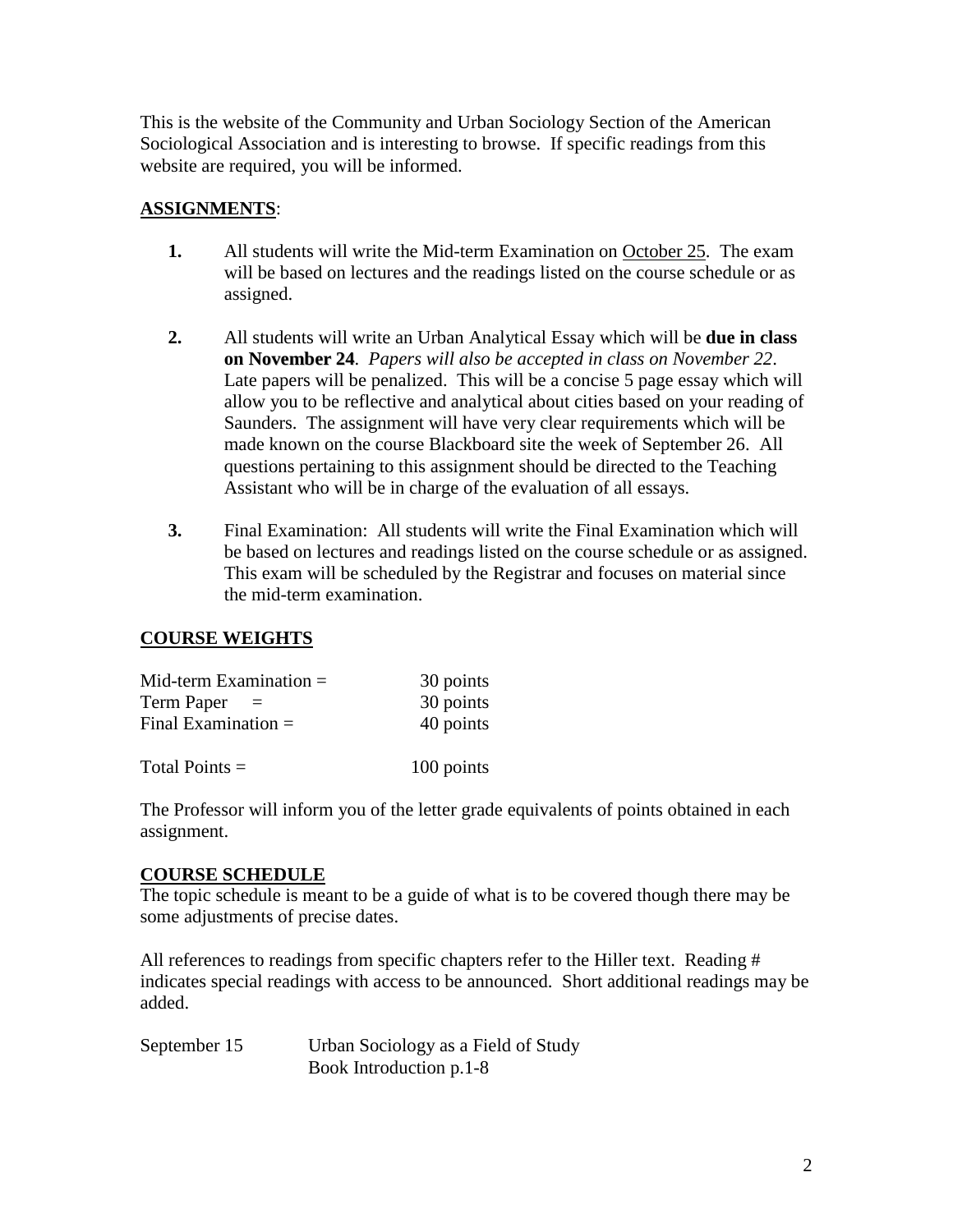| September 20, 22   | Origins and Development of Urbanization<br>Chapter 1                                                                                                                                             |
|--------------------|--------------------------------------------------------------------------------------------------------------------------------------------------------------------------------------------------|
|                    | September 27, 29, Oct. 4 Approaches to the Study of Urban Areas<br>Chapters 3, 4, 11                                                                                                             |
| October 6, 11      | <b>Urbanization in Developing Countries</b><br>* Reading #1: Mark Gottdiener and Ray Hutchison "Third World"<br>Urbanization"                                                                    |
| October 13, 18, 20 | Urbanization in Canada and the United States<br>Chapter 2 and 13<br>* Reading #2: Mercer and England, "Canadian Cities in<br>Continental Context"                                                |
| October 25         | <b>Mid-term Examination</b>                                                                                                                                                                      |
| October 27, Nov. 1 | Urban Ecological Patterns and Urban Change<br>Chapter 14<br>* Reading #3: Hiller and Moylan, "Mega-Events and Community"<br>Obsolescence."<br>Canadian Journal of Urban Research 8(1)1999:47-81. |
| November 3, 8, 15  | Urban Areal Differentiation and Stratification<br>Chapters $6, 8, 9$                                                                                                                             |
| November 10        | No Class – Reading Week                                                                                                                                                                          |
| November 17, 22    | Urbanization and Social Interaction<br>Chapters 5 and 7                                                                                                                                          |
| November 24, 29    | The Sociology of Housing<br>Gendered Urbanization<br>Chapter 10                                                                                                                                  |
| November 24        | Urban Analytical Essay due                                                                                                                                                                       |
| December 1, 6, 8   | <b>Urban Planning and Participation</b><br>Urban Livability and Sustainability<br>Chapter 12                                                                                                     |
| December 8         | Last Day of Class                                                                                                                                                                                |
| Date: TBA          | <b>Final Examination</b> scheduled by Registrar                                                                                                                                                  |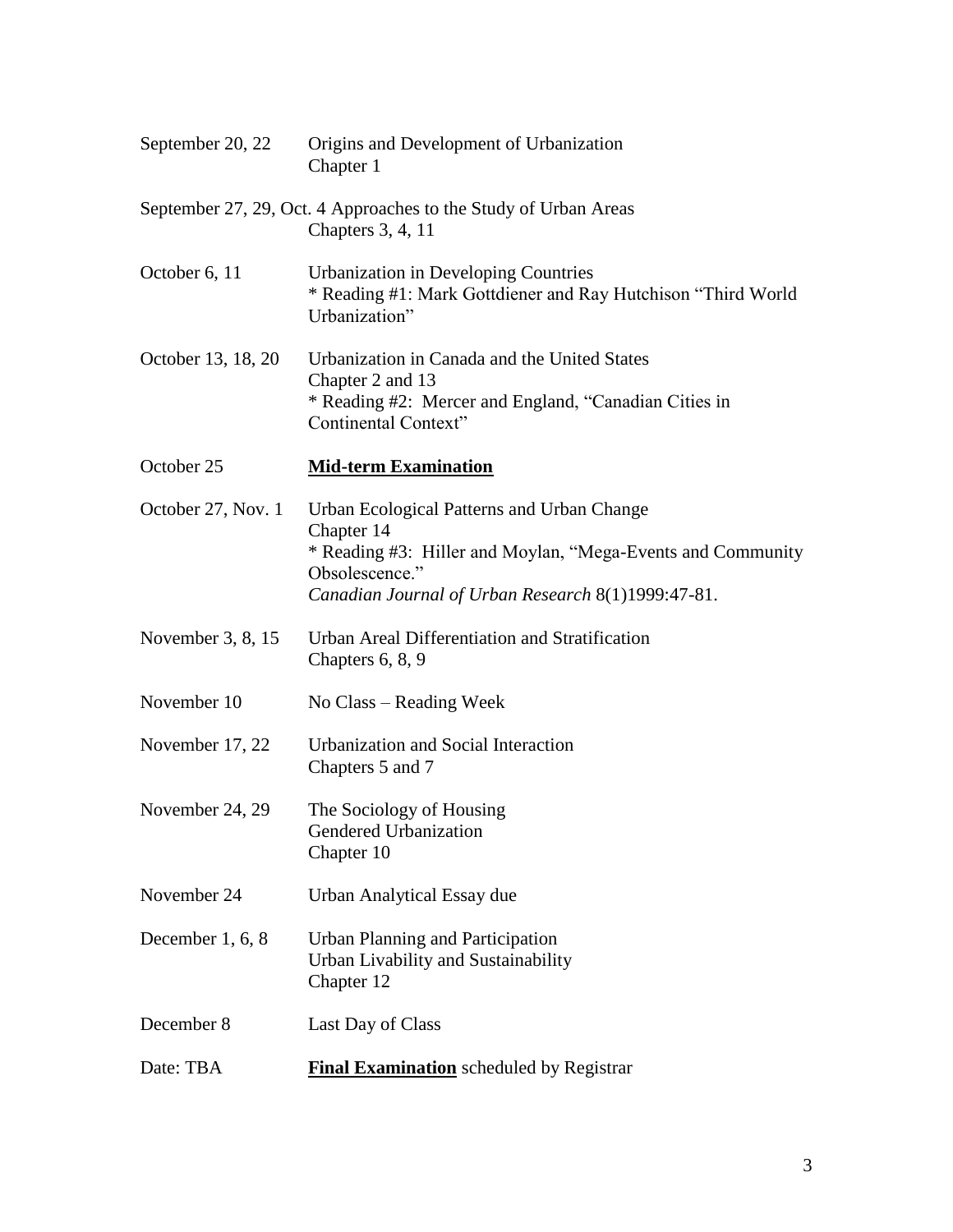### **Course Policies**

**Use of Email:** Email can be a useful way to communicate with the professor or teaching assistant. However, *e-mail should not be considered a substitute for direct conversation, particularly on substantive matters*. **Course personnel are very interested in having contact with students, so discussions in person are preferable**. A less preferable alternative is the telephone but sometimes it works well. *In general, anything that requires more than a couple of sentences in reply should not be sent by email.* Appointments outside of regular office hours should be made by e-mail since the professor seldom has his calendar in class.

**Use of BLACKBOARD:** This course uses Blackboard online which requires log-on through "*My University of Calgary*". Occasional notices, assignments, and reminders will be posted on this site. Any students with questions about how this works or with access difficulties should contact the IT Support Centre, (403) 220-5555, [itsupport@ucalgary.ca](mailto:itsupport@ucalgary.ca) Math Sciences 7th Floor, or Information Commons MacKimmie Library, 2nd Floor.

#### **Deferrals:**

If at all possible you must provide advance notice to the instructor if you are unable to take a test or pass in an assignment or essay on time. All requests for deferral of a course component due to health reasons must be accompanied by written documentation as outlined in the University Calendar and should be obtained while the student has the physical or emotional problem rather than after recovery. Deferrals will be allowed in the following circumstances: illness, domestic affliction or religious conviction. Travel arrangements and misreading of the syllabus are not valid reasons for requesting a deferral. Deferrals will not be granted if it is determined that just cause is not shown by the student.

If you have missed a test for a legitimate reason, the instructor can require you to write a "make up" test as close in time to the original test as possible or can choose to transfer the percentage weight to another course component. If the instructor schedules a "make up" test for you, its date and location will be at the convenience of the Department of Sociology.

#### *Deferred Final Exam Form:*

Please note that requests to defer a Registrar-scheduled final exam are dealt with through the Registrar's Office. Further information about deadlines, and where paperwork should be taken, is available on the form, which can be found at: [http://ucalgary.ca/registrar/files/registrar/APP%20FOR%20DF%20EXAM\\_0.pdf](http://ucalgary.ca/registrar/files/registrar/APP%20FOR%20DF%20EXAM_0.pdf)

#### *Deferred Term Work Form:*

Deferral of term work past the end of a term also requires a form to be filled out. It's available at <http://www.ucalgary.ca/registrar/files/registrar/defTW.pdf>